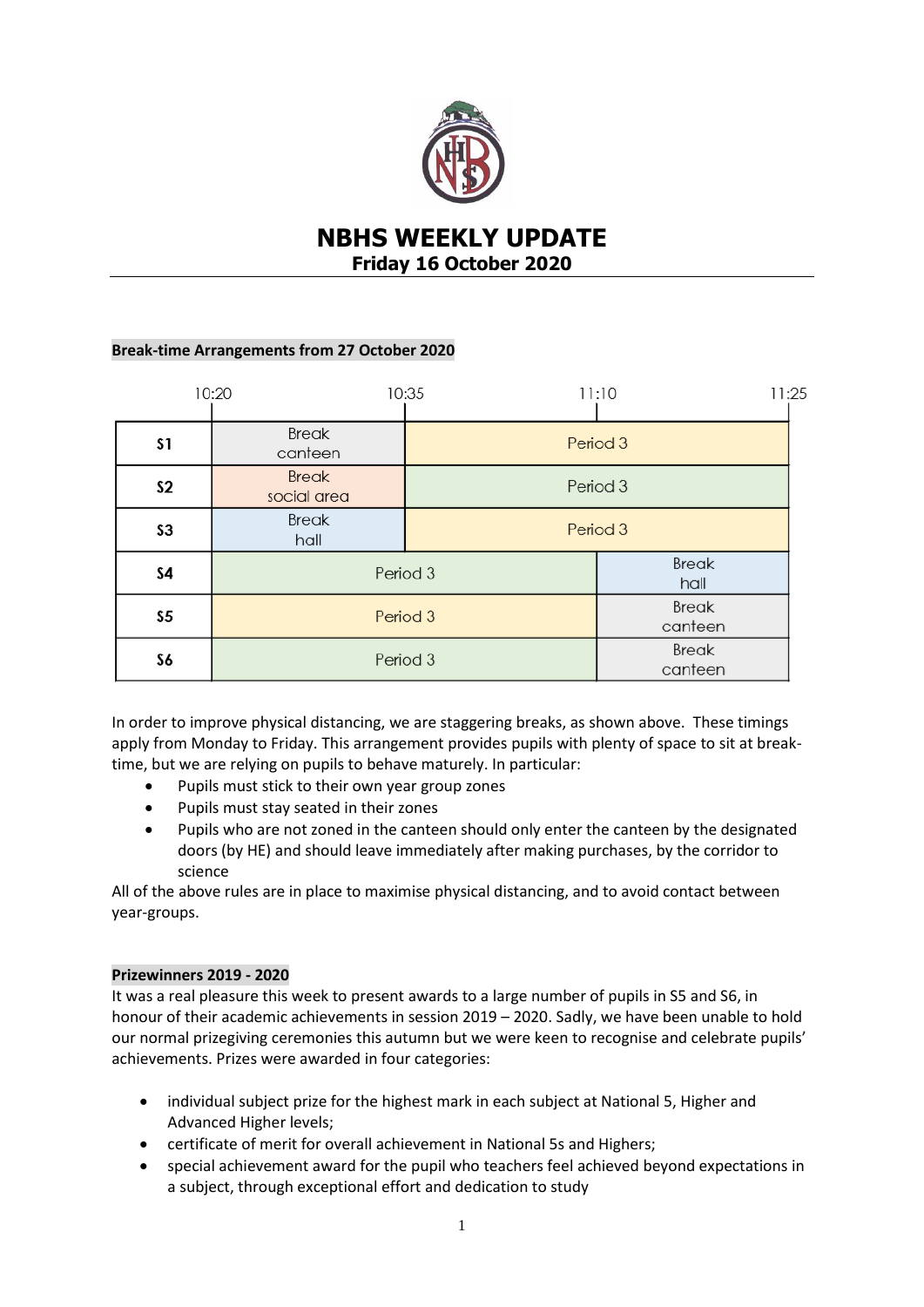S6 special award for the S6 pupil who has shown outstanding commitment or service in a particular area.

A short video presentation is being compiled of the prizewinners with their certificates and this will be shared with pupils, parents and carers after the holiday. We also have a celebratory programme of prizewinners, which is attached. The staff of NBHS are delighted for our pupils, and are hugely proud of their achievements.

### **Dress Code and Keeping Warm**

If you are buying any items of school clothing over the October break for your child, please ensure that they are in accordance with the school dress code. As mentioned in a previous update, school dress has slipped with some pupils this half-term. Following the October break, we will be following up any dress code issues with parents and carers, asking for your support in ensuring that our pupils all follow the dress code, an important part of our school ethos.

We would recommend pupils wear a plain black jersey (not any other colour, and no logo or pattern) over their shirt and school tie. While the heating will be on throughout the building, the temperature in classrooms may be cooler than normal with rooms being kept well-ventilated as a COVID-19 mitigation measure. The plain black jersey will help pupils to keep warm in ventilated classrooms. If any room is particularly cold, pupils will be allowed to keep outdoor jackets on.

## **Expansion**

Senior leaders and faculty leaders have been working closely with FES, the contractor for our expansion project, and building work should be starting in the next few weeks. Work will begin on the three-storey teaching block at the back corner of the school, as well as on a wide range of upgrades within the existing building. We will be providing more details of the work over the next few weeks.

#### **Lord Lieutenant's Cadet**

We are delighted that Fergus McClintock, an S6 pupil, has been appointed to the role of Lord Lieutenant's Cadet for East Lothian. Fergus is a Cadet Sergeant in the 132 North Berwick Squadron of the Air Training Corps, having been a member of the Squadron for four years. Fergus also is also a piper and instructor in the ATC Pipes and Drums and is now Cadet Pipe Major. Congratulations to Fergus on his new role!

#### **Firework Safety**

The Scottish SPCA have asked us to share with you information and a flyer (link below) regarding firework safety.

*Linked in with the Scottish Government Fireworks Action Plan we are leading a multi-agency project that aims to raise awareness to young people in schools around keeping safe when it comes to the use of fireworks and bonfire night. Partners include Police Scotland, Scottish Fire & Rescue Service, NHS, Scottish Burned Children's Club, ROSPA, BVA, Scottish Community Safety Network and Fearless.org run by Crimestoppers.*

[file:///C:/Users/nbrodgl/AppData/Local/Microsoft/Windows/INetCache/Content.Outlook/B2EZQH4](file:///C:/Users/nbrodgl/AppData/Local/Microsoft/Windows/INetCache/Content.Outlook/B2EZQH4U/FireworkSafety%20Flyer1.pdf) [U/FireworkSafety%20Flyer1.pdf](file:///C:/Users/nbrodgl/AppData/Local/Microsoft/Windows/INetCache/Content.Outlook/B2EZQH4U/FireworkSafety%20Flyer1.pdf)